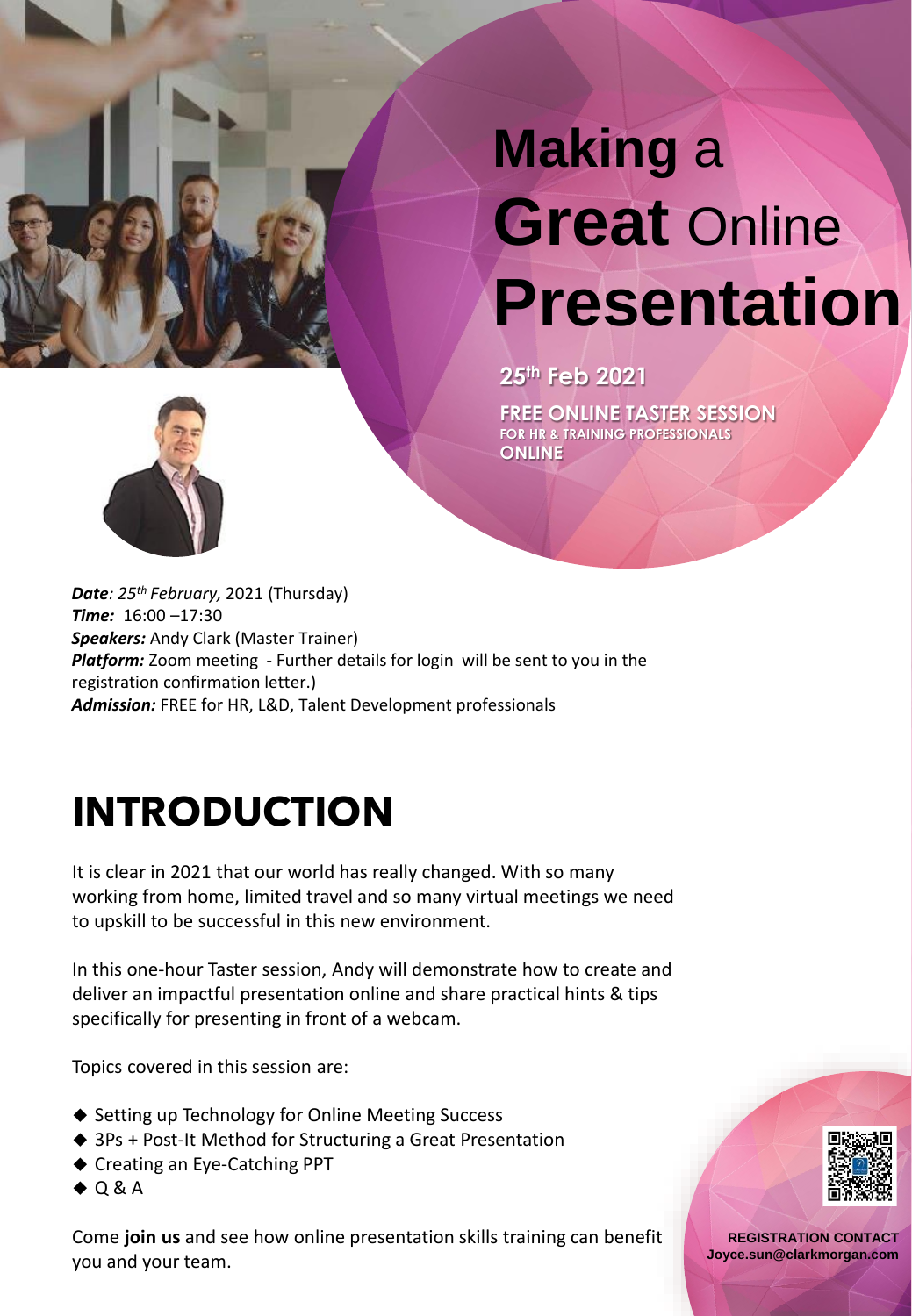### **TRAINER PROFILE**

### **Andy Clark**



**Nationality:** British **Language:** English **MAIN TRAINING AREAS:**

- Management & Leadership
- Coaching
- Communication
- Presentation
- Business Writing
- Sales & Negotiation

*"When developing programs, Andy looks for maximum real-world effectiveness. By continuously asking the question "What exactly is it that we need our trainees to do and to know for them to excel in their work?" and "How do we deliver this training to make an impact tomorrow?" Andy's trainings are guaranteed to bring results."*

Andy Clark is the founder of ClarkMorgan and Shine Training, and runs the internal presentation skills training for all of our trainers. He has over 17 years of Asia Pacific training, Coaching and lecturing experience. In 2008, he was recognized by HKMA as "Outstanding Trainer of the Year".

In addition to training Andy has served as a personal coach and lecturer at Jiao Tong University and Tsinghua University and served as an MBA lecturer at Napier University. Andy brings energy, passion and enthusiasm to all his trainings, and prides himself on helping others understand the best ways for trainers to improve and deliver meaningful and valuable trainings.

- Soft Skills Trainer 12,000+ hours training experience
- Qualified NLP Master Coach
- 2,000+ hours of Leadership Development experience
- Trained & Coached at 100+ Fortune 500 clients